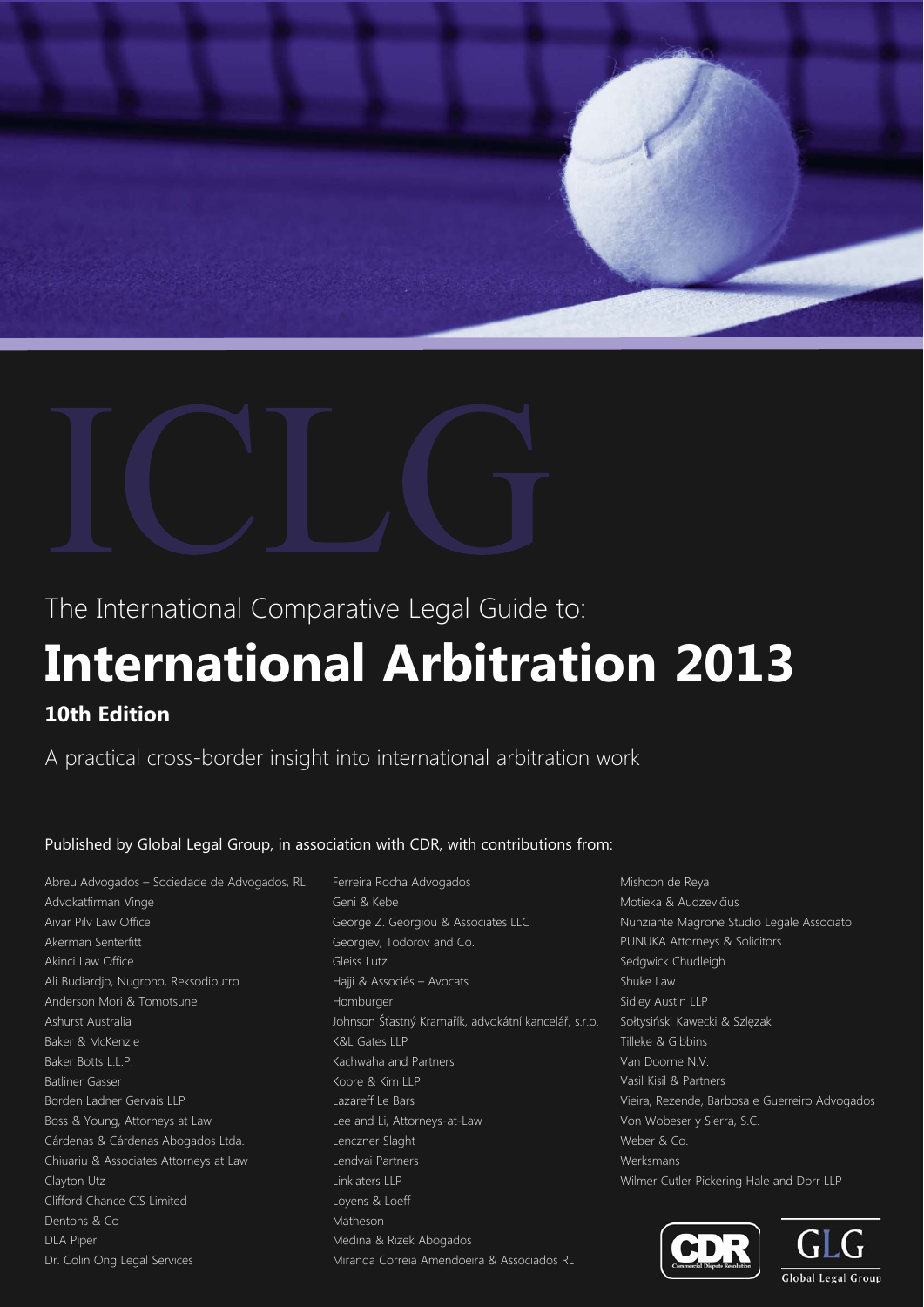## The International Comparative Legal Guide to: International Arbitration 2013



#### Global Legal Group

#### Contributing Editors

Steven Finizio, Wendy Miles and Kate Davies, Wilmer Cutler Pickering Hale and Dorr LLP

#### Account Managers

Beth Bassett, Robert Hopgood, Dror Levy, Maria Lopez, Florian Osmani, Oliver Smith, Rory Smith

Sales Support Manager Toni Wyatt

Sub Editors Beatriz Arroyo Fiona Canning

Editor Suzie Kidd

Senior Editor Penny Smale

Group Consulting Editor Alan Falach

Group Publisher Richard Firth

#### Published by

Global Legal Group Ltd. 59 Tanner Street London SE1 3PL, UK Tel: +44 20 7367 0720 Fax: +44 20 7407 5255 Email: info@glgroup.co.uk URL: www.glgroup.co.uk

#### GLG Cover Design F&F Studio Design

GLG Cover Image Source iStockphoto

#### Printed by

Information Press Ltd July 2013

Copyright © 2013 Global Legal Group Ltd. All rights reserved No photocopying

**ISBN** 978-1-908070-67-8 **ISSN** 1741-4970

#### Strategic Partners



#### Preface:

**Preface** by Gary Born, Chair, International Arbitration and Litigation Groups, п Wilmer Cutler Pickering Hale and Dorr LLP

#### General Chapters:

| $\mathbf{1}$ | New Seats – New Challenges – Kate Davies & Valeriya Kirsey, Wilmer Cutler Pickering Hale and Dorr LLP                                      | $\overline{1}$ |
|--------------|--------------------------------------------------------------------------------------------------------------------------------------------|----------------|
|              | The Use of Section 1782 Applications in aid of International Arbitration – Marc S. Palay $\&$<br>Katherine von der Weid, Sidley Austin LLP | 12.            |
| 3            | Mandatory Arbitration and Consumer Class Actions in Canada and the United States –<br>Lawrence Thacker, Lenczner Slaght                    | 18             |
| $4 \quad$    | The New EU Policy on Foreign Direct Investment – Karel Daele, Mishcon de Reya                                                              | 24             |

#### Asia Pacific:

| $\overline{5}$   | <b>Overview</b>  | Dr. Colin Ong Legal Services: Dr. Colin Ong                                | 31  |
|------------------|------------------|----------------------------------------------------------------------------|-----|
| 6                | <b>Australia</b> | Ashurst Australia: Georgia Quick & Peter Ward                              | 42  |
|                  | <b>Brunei</b>    | Dr. Colin Ong Legal Services: Dr. Colin Ong                                | 53  |
| 8                | China            | Boss & Young, Attorneys at Law: Dr. Xu Guojian                             | 62  |
| 9                | <b>Hong Kong</b> | Clayton Utz in association with Haley & Co: Glenn Haley & Patrick Daley    | 73  |
|                  | 10 India         | Kachwaha and Partners: Sumeet Kachwaha & Dharmendra Rautray                | 85  |
| 11               | <b>Indonesia</b> | Ali Budiardjo, Nugroho, Reksodiputro: Sahat A.M. Siahaan & Ulyarta Naibaho | 94  |
|                  | 12 Japan         | Anderson Mori & Tomotsune: Aoi Inoue                                       | 104 |
| 13               | <b>Singapore</b> | Baker & McKenzie. Wong & Leow: Gerald Kuppusamy & Jennifer Fong            | 112 |
| 14               | <b>Taiwan</b>    | Lee and Li, Attorneys-at-Law: Angela Y. Lin & Jeffrey Li                   | 120 |
| 15 <sup>15</sup> | <b>Vietnam</b>   | Tilleke & Gibbins: Michael K. Lee & Doan Ngoc Tran                         | 128 |

#### Central and Eastern Europe:

| 16 Overview       | Clifford Chance CIS Limited: Timur Aitkulov & Julia Popelysheva                          | 136 |
|-------------------|------------------------------------------------------------------------------------------|-----|
| 17 Albania        | Shuke Law: Enyal Shuke & Mariola Saliu                                                   | 138 |
| 18 Bulgaria       | Georgiev, Todorov and Co.: Alexander Katzarsky & Georgi Georgiev                         | 146 |
| 19 Cyprus         | George Z. Georgiou & Associates LLC: George Z. Georgiou & Socrates Eliades               | 156 |
| 20 Czech Republic | Johnson Šťastný Kramařík, advokátní kancelář, s.r.o.: Roman Kramařík &<br>Karolína Černá | 163 |
| 21 Estonia        | Aivar Pilv Law Office: Pirkka-Marja Põldvere & Ilmar-Erik Aavakivi                       | 170 |
| 22 Hungary        | Lendvai Partners: András Lendvai & Gergely Horváth                                       | 178 |
| 23 Lithuania      | Motieka & Audzevičius: Ramūnas Audzevičius & Rimantas Daujotas                           | 186 |
| 24 Poland         | Sołtysiński Kawecki & Szlęzak: Dr. Marcin Olechowski & Sławomir Uss                      | 194 |
| 25 Romania        | Chiuariu & Associates Attorneys at Law: Dr. Tudor Chiuariu & Roxana Giurea               | 202 |
| 26 Russia         | Clifford Chance CIS Limited: Timur Aitkulov & Julia Popelysheva                          | 212 |
| 27 Turkey         | Akinci Law Office: Ziya Akinci                                                           | 224 |
| 28 Ukraine        | Vasil Kisil & Partners: Oleksiy Filatov & Pavlo Byelousov                                | 232 |
|                   |                                                                                          |     |

#### Western Europe:

| 29 Overview        | Gleiss Lutz: Stefan Rützel & Stephan Wilske                          | 241 |
|--------------------|----------------------------------------------------------------------|-----|
| 30 Austria         | Weber & Co.: Stefan Weber & Ewald Oberhammer                         | 246 |
| 31 Belgium         | Linklaters LLP: Joost Verlinden                                      | 254 |
| 32 England & Wales | Wilmer Cutler Pickering Hale and Dorr LLP: Wendy Miles & Kate Davies | 263 |
| 33 France          | Lazareff Le Bars: Benoit Le Bars & William Kirtley                   | 281 |
| 34 Germany         | DLA Piper: Dr. Frank Roth & Dr. Daniel H. Sharma                     | 290 |

**Continued Overleaf**

#### **Further copies of this book and others in the series can be ordered from the publisher. Please call +44 20 7367 0720**

#### Disclaimer

This publication is for general information purposes only. It does not purport to provide comprehensive full legal or other advice. Global Legal Group Ltd. and the contributors accept no responsibility for losses that may arise from reliance upon information contained in this publication. This publication is intended to give an indication of legal issues upon which you may need advice. Full legal advice should be taken from a qualified professional when dealing with specific situations.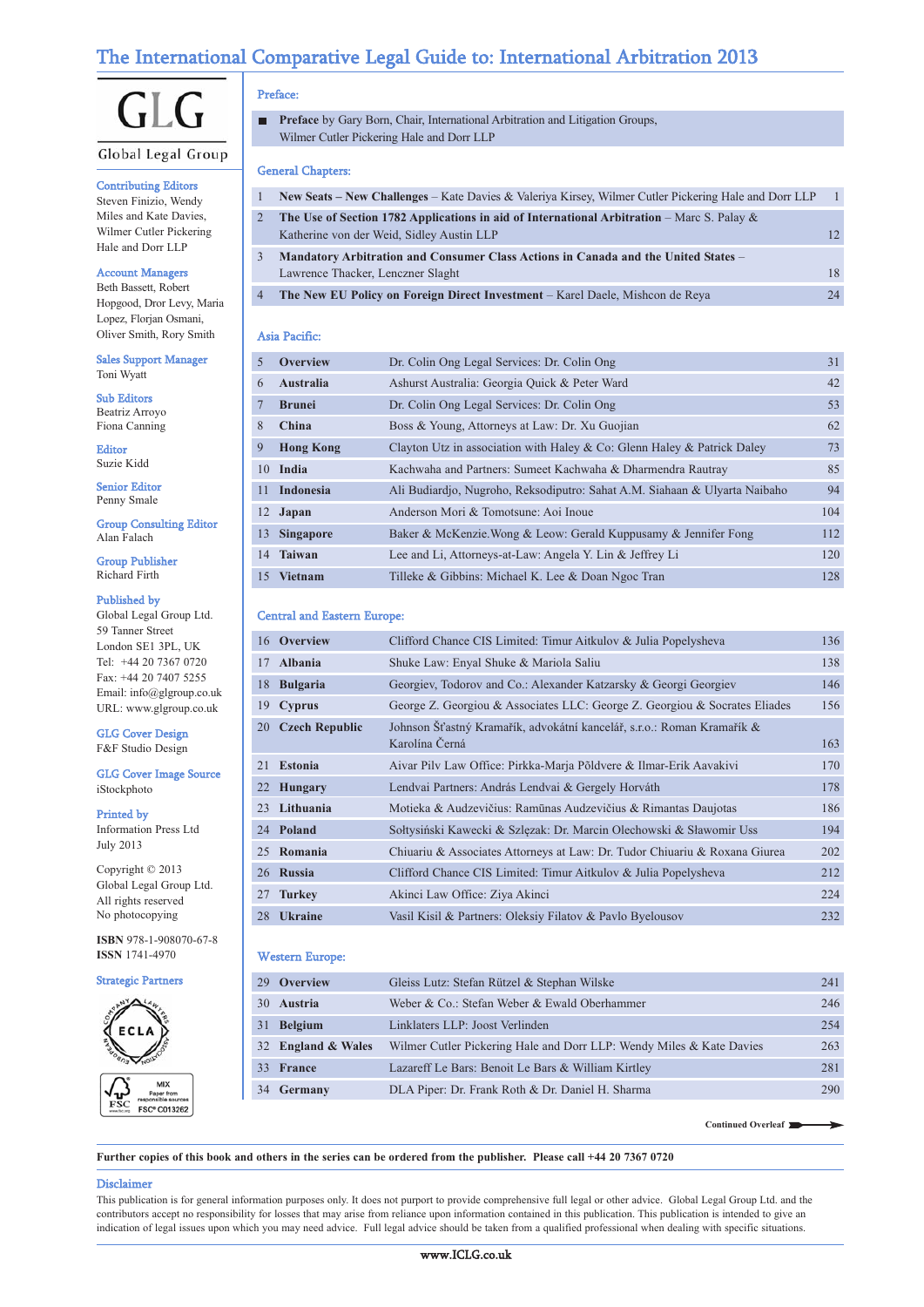## The International Comparative Legal Guide to: International Arbitration 2013

# GLG Global Legal Group

#### Western Europe, cont.:

|    | 35 Ireland       | Matheson: Nicola Dunleavy & Gearóid Carey                                     | 299 |
|----|------------------|-------------------------------------------------------------------------------|-----|
|    | 36 Italy         | Nunziante Magrone Studio Legale Associato: Prof. Dr. Gabriele Crespi Reghizzi | 308 |
|    | 37 Liechtenstein | Batliner Gasser: Dr. Johannes Gasser & MMag. Benedikt König                   | 317 |
|    | 38 Luxembourg    | Loyens & Loeff: Véronique Hoffeld                                             | 325 |
|    | 39 Netherlands   | Van Doorne N.V.: Jasper Leedekerken & Bas van Zelst                           | 333 |
| 40 | Portugal         | Abreu Advogados – Sociedade de Advogados, RL.: José Maria Corrêa de Sampaio & |     |
|    |                  | Nuno Pimentel Gomes                                                           | 341 |
|    | 41 Sweden        | Advokatfirman Vinge: Krister Azelius & Lina Bergqvist                         | 353 |
|    | 42 Switzerland   | Homburger: Felix Dasser & Balz Gross                                          | 360 |

#### Latin America:

| 43 Overview | Akerman Senterfitt: Luis M. O'Naghten                                                                                | 369 |
|-------------|----------------------------------------------------------------------------------------------------------------------|-----|
| 44 Brazil   | Vieira, Rezende, Barbosa e Guerreiro Advogados: Mauro Vinicius Sbrissa Tortorelli &<br>Claudia Fabiana Correa Lisboa | 378 |
| 45 Colombia | Cárdenas & Cárdenas Abogados Ltda.: Alberto Zuleta-Londoño &<br>Silvia Patiño-Rodríguez                              | 384 |
|             | 46 Dominican Republic Medina & Rizek Abogados: Fabiola Medina Garnes & Jose Alfredo Rizek                            | 391 |
| 47 Mexico   | Von Wobeser y Sierra, S.C.: Victor M. Ruiz                                                                           | 399 |

#### Middle East / Africa:

| 48 | Overview –               |                                                                                                |     |
|----|--------------------------|------------------------------------------------------------------------------------------------|-----|
|    | <b>MENA</b>              | Baker & McKenzie. Habib Al Mulla: Gordon Blanke & Soraya Corm-Bakhos                           | 409 |
| 49 | Overview $-$             |                                                                                                |     |
|    |                          | <b>Sub-Saharan Africa</b> Werksmans: Des Williams                                              | 413 |
| 50 | <b>OHADA</b>             | Geni & Kebe: Mouhamed Kebe & Hassane Kone                                                      | 416 |
| 51 | Angola                   | Miranda Correia Amendoeira & Associados RL: Agostinho Pereira de Miranda &<br>Cláudia Leonardo | 423 |
| 52 | <b>Equatorial Guinea</b> | Miranda Correia Amendoeira & Associados RL: Agostinho Pereira de Miranda &<br>Cláudia Leonardo | 431 |
| 53 | Kuwait                   | Dentons & Co: Stuart Cavet & Aisha Al Nesef                                                    | 439 |
| 54 | <b>Morocco</b>           | Hajji & Associés - Avocats: Amin Hajji                                                         | 448 |
| 55 | Mozambique               | Ferreira Rocha Advogados in Partnership with Abreu Advogados:<br>Rodrigo Ferreira Rocha        | 454 |
| 56 | <b>Nigeria</b>           | PUNUKA Attorneys & Solicitors: Anthony Idigbe & Omone Tiku                                     | 462 |
| 57 | <b>South Africa</b>      | Werksmans: Des Williams                                                                        | 477 |
| 58 | <b>UAE</b>               | Baker & McKenzie. Habib Al Mulla: Gordon Blanke & Soraya Corm-Bakhos                           | 488 |
|    |                          |                                                                                                |     |

#### North America:

| 59 Overview       | Baker Botts L.L.P.: Michael S. Goldberg & Ryan E. Bull      | 498 |
|-------------------|-------------------------------------------------------------|-----|
| 60 Bermuda        | Sedgwick Chudleigh: Mark Chudleigh & Nick Miles             | 505 |
| 61 <b>BVI</b>     | Kobre & Kim LLP: Tim Prudhoe & Timothy P. de Swardt         | 514 |
| 62 Canada         | Borden Ladner Gervais LLP: Daniel Urbas & Robert J.C. Deane | 525 |
| 63 Cayman Islands | Kobre & Kim LLP: James Corbett OC & Alison Maxwell          | 534 |
| 64 USA            | K&L Gates LLP: Peter J. Kalis & Roberta D. Anderson         | 545 |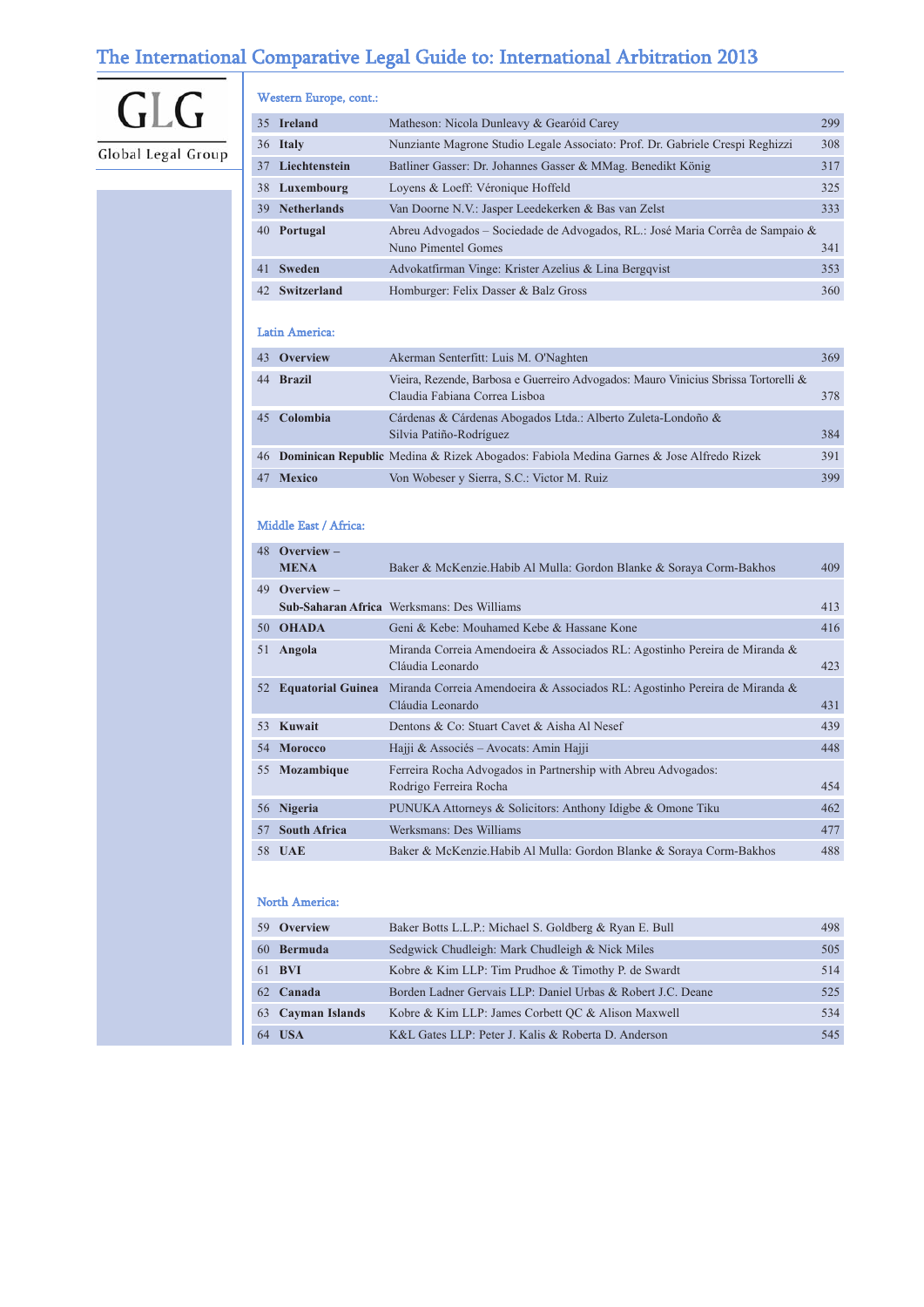# Sweden

## Advokatfirman Vinge

#### **Arbitration Agreements**

#### 1.1 What, if any, are the legal requirements of an arbitration agreement under the laws of Sweden?

There are no legal requirements of an arbitration agreement. The Swedish Arbitration Act 1999 (the "Arbitration Act") does, however, define an arbitration agreement as an agreement between at least two parties that stipulates that a dispute shall be resolved by one or more arbitrators. The arbitration agreement could concern an on-going dispute or a future dispute. As for future disputes, there is a requirement that the arbitration agreement concerns a defined legal relationship.

#### 1.2 What other elements ought to be incorporated in an arbitration agreement?

The arbitration agreement should determine the applicable arbitration rules, the seat of arbitration, the number of arbitrators and the method of their appointment, as well as applicable law and the language to be used in the arbitration proceedings. As the Arbitration Act does not prescribe a general duty of confidentiality for the parties, incorporating a confidentiality clause should also be considered.

#### 1.3 What has been the approach of the national courts to the enforcement of arbitration agreements?

Arbitration agreements are respected by Swedish courts and the courts have, for a long time, maintained a permissive approach towards the enforcement of arbitration agreements. A court will generally, upon objection from the other party, dismiss a case if proceedings have been initiated in the general courts despite an arbitration agreement. Arbitration proceedings are generally conducted without the intervention of the courts. The Arbitration Act does, however, in certain situations, give the courts competence to intervene upon the request of a party, e.g. to appoint an arbitrator or to order interim measures.

#### 2 Governing Legislation

2.1 What legislation governs the enforcement of arbitration proceedings in Sweden?

The Arbitration Act governs the enforcement of arbitration proceedings.

#### ICLG TO: INTERNATIONAL ARBITRATION 2013 WWW.ICLG.CO.UK

© Published and reproduced with kind permission by Global Legal Group Ltd, London



The Arbitration Act governs both domestic and international arbitrations.

#### 2.3 Is the law governing international arbitration based on the UNCITRAL Model Law? Are there significant differences between the two?

The Model Law has not been incorporated into Swedish law but the Arbitration Act is, to a great extent, based on the Model Law and, with a few exceptions, they conflate. The rules in the Model Law concerning the form of an arbitration agreement and the requirement of reasoned awards have not been enforced. Another distinction is that the Arbitration Act prescribes that, unless the parties have agreed otherwise, the parties shall appoint one arbitrator each and that the arbitrators so appointed shall appoint the third. If a party fails to appoint an arbitrator, the District court will make the appointment on the request by the other party.

#### 2.4 To what extent are there mandatory rules governing international arbitration proceedings sited in Sweden?

The Arbitration Act is based on the principle of party autonomy and thus the parties are generally free to agree on the conduct of the proceedings. There are, however, a few mandatory rules in the Arbitration Act; the parties cannot refer a matter to arbitration that exclusively lies within the competence of a general or administrative court, the parties must be treated equally and must be given an opportunity to present their case, both in writing and orally, and the parties may not agree to exclude or limit the application of the grounds for setting aside an award if one of the parties has its domicile or place of business in Sweden.

#### 3 Jurisdiction

#### 3.1 Are there any subject matters that may not be referred to arbitration under the governing law of Sweden? What is the general approach used in determining whether or not a dispute is "arbitrable"?

The Arbitration Act prescribes that a dispute is arbitrable if the matter at hand may be agreed upon. There are certain exceptions to this rule as prescribed by law and include, *inter alia*, disputes concerning collective agreements and discrimination on the basis of gender.

Krister Azelius

Lina Bergqvist

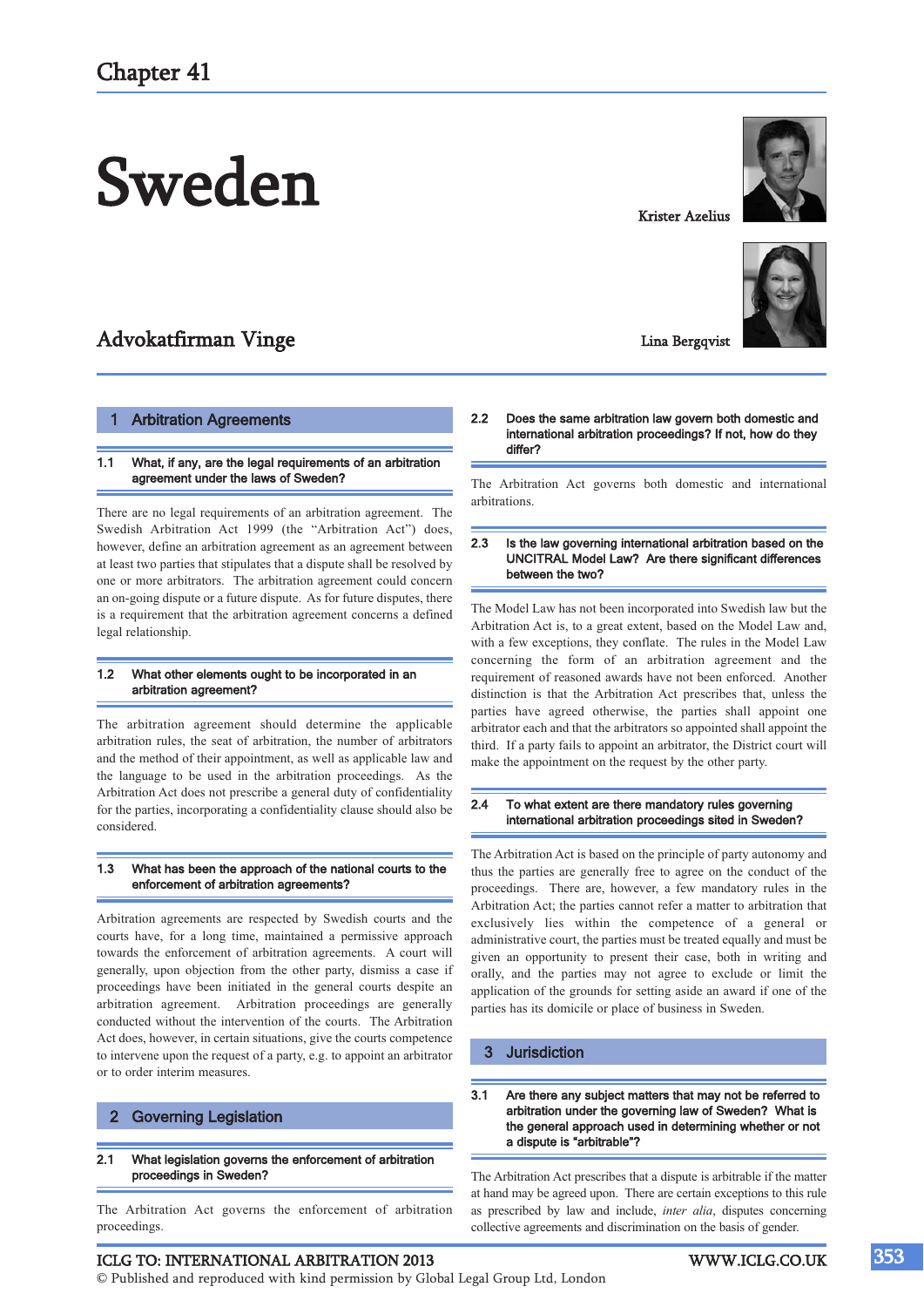#### 3.2 Is an arbitrator permitted to rule on the question of his or her own jurisdiction?

An arbitrator is permitted to rule on the question of his or her jurisdiction.

#### 3.3 What is the approach of the national courts in Sweden towards a party who commences court proceedings in apparent breach of an arbitration agreement?

Civil proceedings commenced in breach of an arbitration agreement will be dismissed by a court upon the request of an objecting party. Such request must be advanced at the first opportunity given to plead the case before the court. If a party fails to do so, the right to invoke the arbitration agreement will be precluded. Further, the party that has commenced proceedings in a court will no longer be entitled to invoke the arbitration agreement should the other party object to this.

#### 3.4 Under what circumstances can a court address the issue of the jurisdiction and competence of the national arbitral tribunal? What is the standard of review in respect of a tribunal's decision as to its own jurisdiction?

Arbitrators are permitted to rule on their own jurisdiction. If the arbitral tribunal concludes that it has jurisdiction, a party can challenge that decision after the final arbitral award has been rendered. If, on the other hand, the arbitral tribunal determines that it lacks jurisdiction, the proceedings will be terminated through an award which can be appealed to the Court of Appeal. Furthermore, during ongoing arbitration proceedings, a party has the possibility to turn directly to the court to initiate proceedings in order to determine whether or not the arbitral tribunal has jurisdiction. A court's decision on the issue of the jurisdiction of the arbitral tribunal is binding to the arbitrators.

#### 3.5 Under what, if any, circumstances does the national law of Sweden allow an arbitral tribunal to assume jurisdiction over individuals or entities which are not themselves party to an agreement to arbitrate?

The Arbitration Act does not allow an arbitral tribunal to assume jurisdiction over individuals or entities which are not party to an arbitration agreement.

3.6 What laws or rules prescribe limitation periods for the commencement of arbitrations in Sweden and what is the typical length of such periods? Do the national courts of Sweden consider such rules procedural or substantive, i.e., what choice of law rules govern the application of limitation periods?

There are no laws or rules that prescribe limitation periods for the commencement of arbitrations in Sweden. There is, however, a general limitation period of ten years for claims and three years for claims towards a consumer. Rules governing limitation periods are considered to be substantive and not procedural.

#### 3.7 What is the effect in Sweden of pending insolvency proceedings affecting one or more of the parties to ongoing arbitration proceedings?

The effect of pending insolvency proceedings depends on what insolvency regime the party is subject to, i.e. bankruptcy or a company reconstruction procedure.

As for bankruptcy, the estate is bound by an arbitration agreement if the dispute concerns a matter in respect of which the debtor had a right to dispose over and which is relevant to a future bankruptcy. In such situations, the estate will be given an opportunity to intervene in the arbitration proceedings. If the estate chooses not to intervene, the arbitration will be separated from the estate and thus unaffected by the pending bankruptcy.

The arbitration proceedings are not affected by the fact that a party is subject to a company reconstruction procedure.

#### 4 Choice of Law Rules

#### 4.1 How is the law applicable to the substance of a dispute determined?

Unless the parties have agreed on governing law, the tribunal will decide what country's substantive law is applicable to the substance of the dispute.

#### 4.2 In what circumstances will mandatory laws (of the seat or of another jurisdiction) prevail over the law chosen by the parties?

Only in extraordinary cases will Swedish mandatory rules prevail over the law chosen by the parties. This could be the case if the law agreed upon between the parties contains rules to be applied on the substance of the dispute that are clearly in conflict with public policy in Sweden or international public policy.

#### 4.3 What choice of law rules governs the formation, validity, and legality of arbitration agreements?

Pursuant to the doctrine of separability, an arbitration agreement is treated separately from the agreement to which it shall be applied. Hence, an agreement on governing law in, for example, a share purchase agreement, does not mean that the same law will govern the formation, validity, legality and interpretation of the arbitration agreement. If the parties have not explicitly agreed on which country's law shall govern the arbitration agreement, the Arbitration Act provides that the law governing the arbitration agreement shall be the law of the country in which, by virtue of the arbitration agreement, the proceedings have been or will be held, i.e. the seat.

#### 5 Selection of Arbitral Tribunal

#### 5.1 Are there any limits to the parties' autonomy to select arbitrators?

An arbitrator must be at least 18 years old and may not be subject to trusteeship. Beyond this, the Arbitration Act allows the parties to freely appoint the arbitrators of their choice. Agreements that would give one of the parties an unfair advantage may, however, be subject to adjustment as a result of rules of equation under the Swedish Contracts Act. For example, it is highly likely that a condition in an arbitration agreement giving one of the parties the right to appoint a sole arbitrator, or all arbitrators should they be more than one, would be set aside upon request of the other party.

Even though the parties are free to appoint the arbitrators of their choice, it should be noted that arbitral proceedings that have been conducted in a manner which could be deemed as being not legally secure – such as, for example, with arbitrators that have been appointed by only one of the parties or if the arbitrators are clearly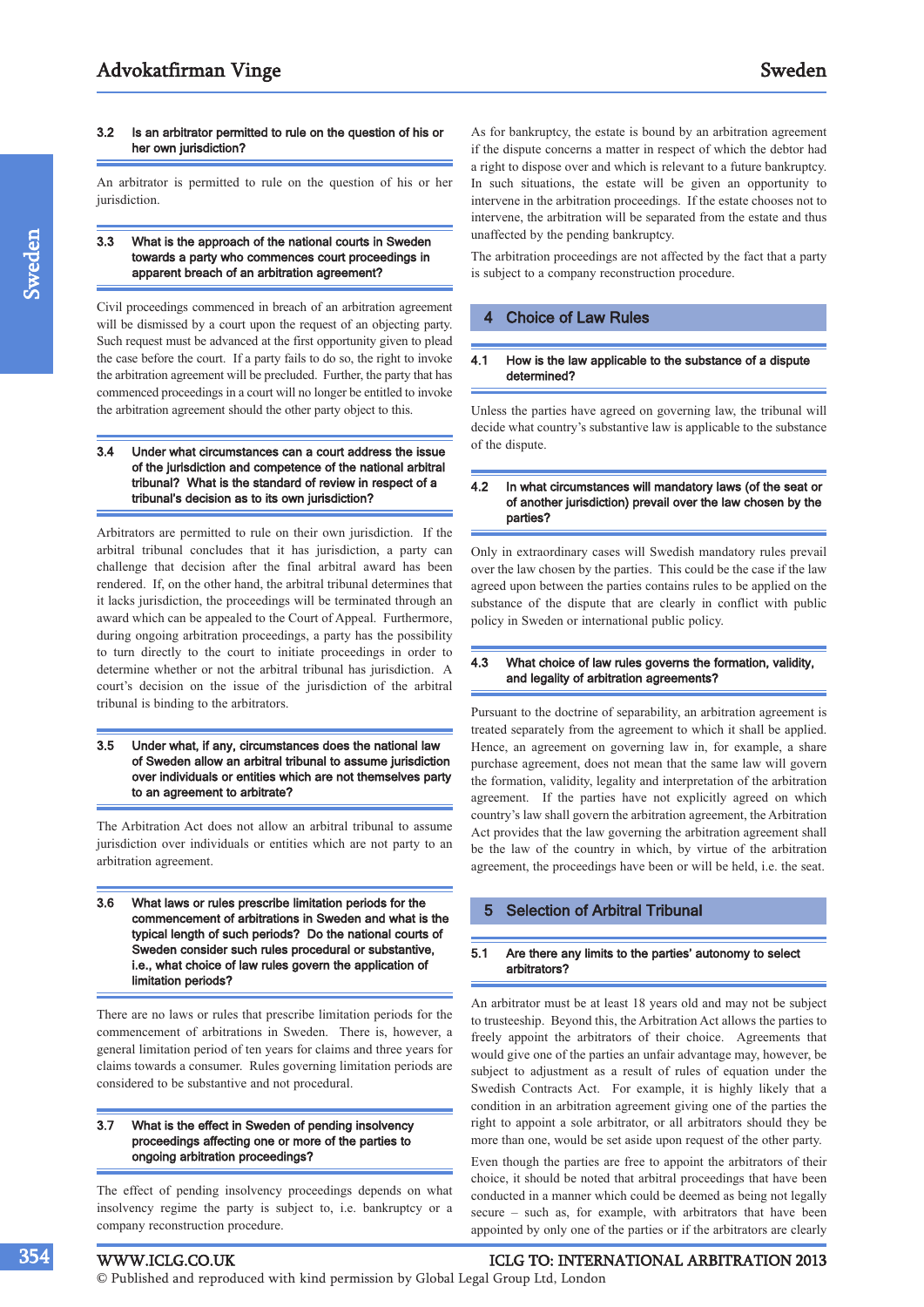unqualified for the task – may give rise to a justifiable reason for the losing party to challenge the award with respect to public policy in Sweden regarding principles of natural justice.

#### 5.2 If the parties' chosen method for selecting arbitrators fails, is there a default procedure?

Should a party fail to appoint an arbitrator within thirty days from when the other party announced its choice of arbitrator, a court will appoint that arbitrator on the request of the first party. The same applies if the parties have agreed to appoint a sole arbitrator by mutual decision and one party fails to participate in the choice of the arbitrator, or if two arbitrators appointed by the parties fail to mutually appoint a chairman.

As regards the removal of an arbitrator, a challenge in respect of an arbitrator's impartiality shall be settled by the tribunal itself, unless otherwise agreed by the parties. The tribunal's decision to remove an arbitrator may not be challenged. However, should the challenge be rejected, a dissatisfied party may apply to the district court for the removal of the arbitrator.

#### 5.3 Can a court intervene in the selection of arbitrators? If so, how?

See the answer under question 5.2 above. A court may be involved in the selection or removal of arbitrators on initiative from at least one of the parties. A court may never intervene on its own initiative.

#### 5.4 What are the requirements (if any) as to arbitrator independence, neutrality and/or impartiality and for disclosure of potential conflicts of interest for arbitrators imposed by law or issued by arbitration institutions within Sweden?

The Arbitration Act stipulates that an arbitrator shall be "impartial". A person may not act as arbitrator if he or someone close to him is a party to the matter or could otherwise be affected by the outcome of the dispute, or if he or someone close to him is involved (member of the board or signatory) in a company or an association that is a party to the matter or that could be affected by the outcome of the dispute. Nor must a person act as an arbitrator if he has taken a position in the matter as an appointed expert or if he has assisted one of the parties to prepare or present its case. Finally, a person may not act as an arbitrator if he has received or has reserved himself the right to compensation through an agreement with only one of the parties.

A person asked to act as an arbitrator must immediately disclose any circumstances mentioned above and any other circumstances that may give rise to justifiable doubts as to that person's impartiality.

According to the Arbitration Rules of the Stockholm Chamber of Commerce, an arbitrator shall be "impartial and independent" and the same general rules apply as stated in the Arbitration Act.

#### 6 Procedural Rules

6.1 Are there laws or rules governing the procedure of arbitration in Sweden? If so, do those laws or rules apply to all arbitral proceedings sited in Sweden?

There are rules in the Arbitration Act governing the procedure of

© Published and reproduced with kind permission by Global Legal Group Ltd, London

arbitration. However, these rules are not mandatory, and the parties may, at their own discretion, choose to handle the proceedings in any other way they prefer. Hence, the rules in the Arbitration Act only apply if the parties have not agreed otherwise. For example, if the parties have agreed that the Arbitration Rules of the Stockholm Chamber of Commerce shall be applied to the proceedings, then those rules will be applied instead of the rules in the Arbitration Act.

#### 6.2 In arbitration proceedings conducted in Sweden, are there any particular procedural steps that are required by law?

No, there are not.

#### 6.3 Are there any rules that govern the conduct of an arbitration hearing?

According to the Arbitration Act, a hearing shall be held upon request from at least one of the parties, unless the parties have agreed otherwise. There are no rules in the Arbitration Act governing the actual conduct of the hearing itself.

#### 6.4 What powers and duties does the national law of Sweden impose upon arbitrators?

The tribunal's main duties are to conduct the proceedings in an impartial, practical and expeditious manner. The tribunal shall facilitate and safeguard due process, treat the parties equally and afford them a fair opportunity to present their case. Procedural errors are one of the grounds on which an award may be challenged.

The tribunal may rule on its own jurisdiction. However, this does not prevent the parties from subsequently challenging the tribunal's jurisdiction with a court.

The tribunal has a right to appoint expert witnesses, unless both parties oppose this.

#### 6.5 Are there rules restricting the appearance of lawyers from other jurisdictions in legal matters in Sweden and, if so, is it clear that such restrictions do not apply to arbitration proceedings sited in Sweden?

There is a rule in the Swedish Code of Judicial Proceeding restricting the appearance of representatives from other jurisdictions than citizens of the EEA and Switzerland in the general courts of Sweden. A court may, however, decide to allow representatives from other jurisdictions as well. There is no such limitation regarding arbitration.

#### 6.6 To what extent are there laws or rules in Sweden providing for arbitrator immunity?

Arbitrators are not granted immunity from claims from the parties or otherwise.

#### 6.7 Do the national courts have jurisdiction to deal with procedural issues arising during an arbitration?

A court may rule on issues explicitly provided for in the Arbitration Act. The main areas of the procedural jurisdiction of the courts are: (1) the appointment and/or removal of arbitrators; (2) hearing witnesses under oath; (3) trying matters relating to production of documents; (4) issuing orders concerning interim relief; and (5) trying the jurisdiction of the arbitral tribunal.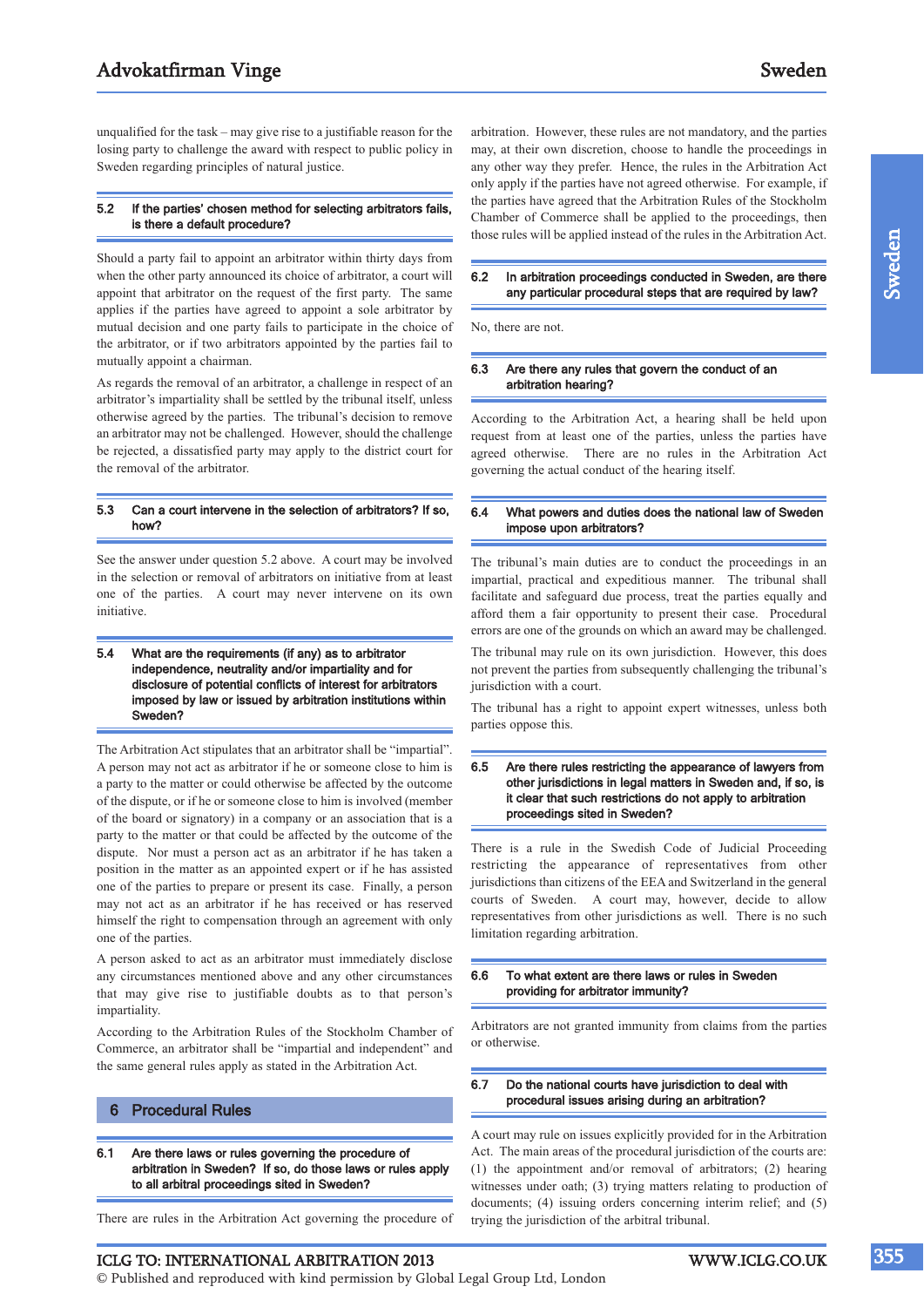#### 7 Preliminary Relief and Interim Measures

#### 7.1 Is an arbitrator in Sweden permitted to award preliminary or interim relief? If so, what types of relief? Must an arbitrator seek the assistance of a court to do so?

An arbitrator in Sweden is entitled to grant interim measures under the following circumstances: a) to maintain or restore the *status quo* pending the determination of a dispute; b) to apply for an order that would prevent or restrain the opposite party from taking action that is likely to harm or prejudice the arbitral process itself; c) to provide means of securing assets out of which a subsequent award may be satisfied; or d) to secure evidence that may be relevant to the resolution of the dispute. The arbitrator can decide whether he has power to grant a request for interim measures or not.

An arbitrator's interim decisions are not enforceable in Sweden which means that if a party does not comply with an interim decision, the other party may have to apply for interim measures before a court of general jurisdiction as well. Depending on the circumstances, an enforceable decision from such court is normally available within a few days should the court find reason to grant interim measures.

#### 7.2 Is a court entitled to grant preliminary or interim relief in proceedings subject to arbitration? In what circumstances? Can a party's request to a court for relief have any effect on the jurisdiction of the arbitration tribunal?

A court of general jurisdiction in Sweden is entitled to grant interim relief on matters subject to a pending arbitration. The arbitration agreement does not preclude a request for an interim measure in the courts of general jurisdiction. According to Swedish law, the Swedish courts have the authority to grant such relief if the requesting party shows probable cause for its claim and that it could reasonably be assumed that the other party might disclaim responsibility for fulfilling its duties. The decision as such can be of a prohibitive nature. A decision could also include a requirement to take certain action or to decide to enforce a judgment in relation to a claim on superior right to certain property.

A request to a court for interim relief has no effect on the jurisdiction of the arbitration tribunal.

#### 7.3 In practice, what is the approach of the national courts to requests for interim relief by parties to arbitration agreements?

The courts do not treat a request for interim measures in a matter subject to arbitration any differently from any other case under their competence.

#### 7.4 Under what circumstances will a national court of Sweden issue an anti-suit injunction in aid of an arbitration?

Swedish courts do not have the authority to issue an anti-suit injunction in aid of arbitration.

#### 7.5 Does the national law allow for the national court and/or arbitral tribunal to order security for costs?

Swedish courts may, if a party so requests, decide that a party domiciled outside the EU should provide security for costs incurred in connection with the proceedings. In practice, this is very unusual. The arbitrators may request the parties to provide security for the arbitrators' fees and expenses and this is common practice in arbitration proceedings.

#### 8 Evidentiary Matters

#### 8.1 What rules of evidence (if any) apply to arbitral proceedings in Sweden?

According to Swedish law, the parties are responsible for presenting evidence in arbitration proceedings. An arbitrator may appoint experts, unless both parties oppose this. The parties could agree to use written witness statements or other rules of evidence but, unless otherwise agreed, the principle of orality applies. In international arbitrations, the IBA Rules are used as guidelines with regard to matters on evidence.

#### 8.2 Are there limits on the scope of an arbitrator's authority to order the disclosure of documents and other disclosure (including third party disclosure)?

According to Swedish law, there is no duty to disclose documents in proceedings unless the arbitrator, upon request from a party, has ordered the disclosure of documents which are considered important for the proceedings in question. However, this order is not enforceable and the party needs to request an order to disclose documents to the courts of general jurisdiction in order to receive an enforceable disclosure order. In practice, the IBA Rules serve as guidelines.

#### 8.3 Under what circumstances, if any, is a court able to intervene in matters of disclosure/discovery?

According to the Arbitration Act, the court could intervene in matters of disclosure/discovery if a party requests that the court orders the opposite party or a third party to produce documents. This court order is enforceable. However, the arbitrator should provide his consent to such request with regard to the case.

#### 8.4 What, if any, laws, regulations or professional rules apply to the production of written and/or oral witness testimony? For example, must witnesses be sworn in before the tribunal or is cross-examination allowed?

There is no law in Sweden that regulates the production of written and oral witness testimony in arbitration. However, the parties could agree to produce written witness statements. In national arbitrations, a party will often hear its witnesses and the opposite party will then cross-examine. In international arbitrations, witness statements are often used. In arbitrations, the witnesses may not give evidence under oath or truth affirmation. Nor may the arbitrators impose fines or order other means of coercion. If a party wants its witnesses to give evidence under oath, that party may request that the witness gives evidence in court under oath. Such request shall be approved by the arbitrators. Swedish law on judicial procedure applies with regard to such witness examination, and cross-examination of the witness in question is always allowed.

#### WWW.ICLG.CO.UK ICLG TO: INTERNATIONAL ARBITRATION 2013

© Published and reproduced with kind permission by Global Legal Group Ltd, London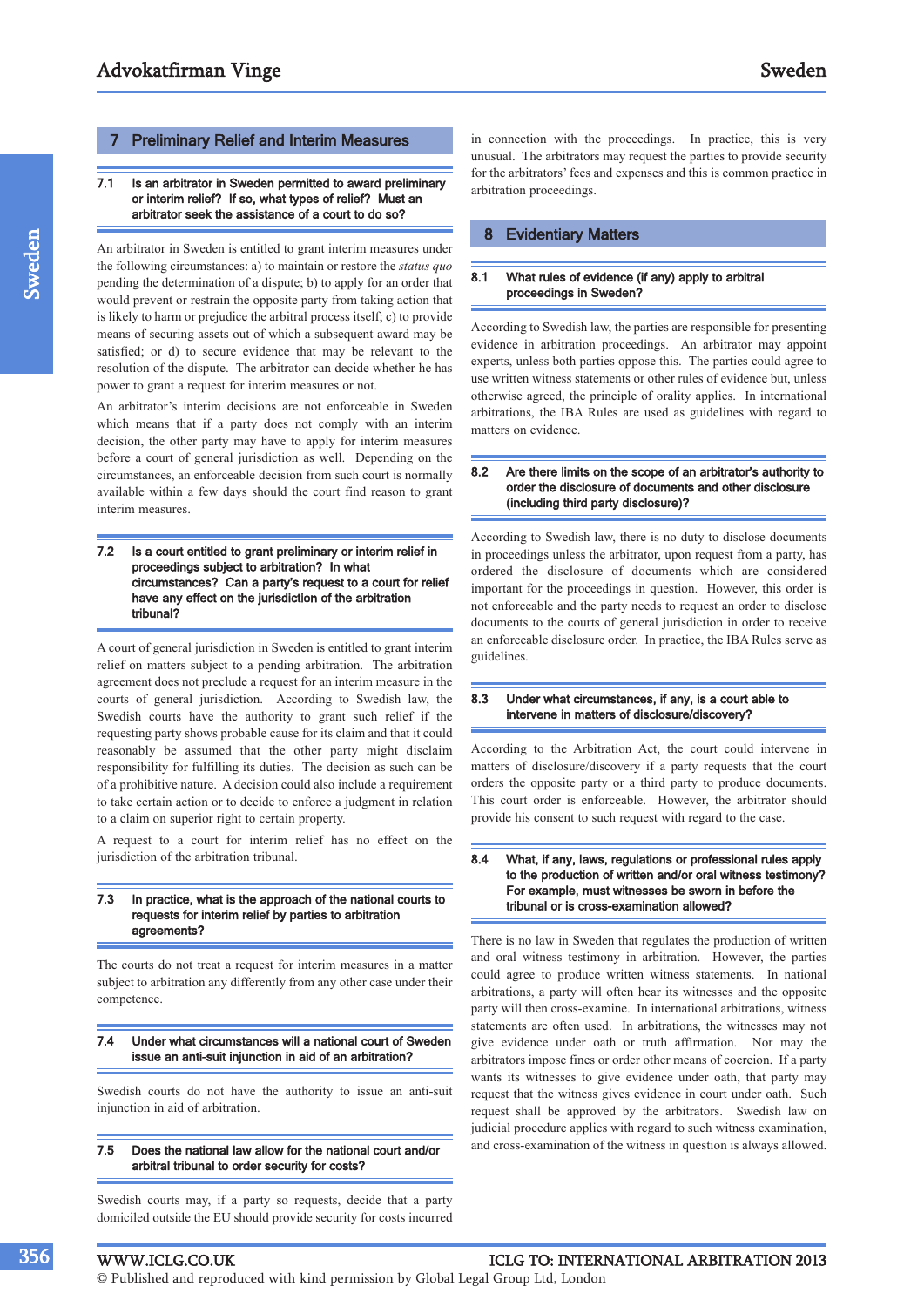8.5 What is the scope of the privilege rules under the law of Sweden? For example, do all communications with outside counsel and/or in-house counsel attract privilege? In what circumstances is privilege deemed to have been waived?

All information disclosed in the course of arbitration proceedings and the proceedings per se are normally subject to confidentiality. However, there is no rule under Swedish law that arbitration is subject to an implied or expressed duty of confidentiality. All communication between a legal counsel and his client is subject to legal privilege according to the Swedish Bar Association's Code of Conduct. Documents containing trade secrets could be subject to legal privilege. Any notes made by a legal counsel are also subject to legal privilege.

#### 9 Making an Award

#### 9.1 What, if any, are the legal requirements of an arbitral award? For example, is there any requirement under the law of Sweden that the Award contain reasons or that the arbitrators sign every page?

According to the Arbitration Act, the award must be duly signed by the tribunal. If all of the members of the tribunal are unable to sign it, it is sufficient if the majority of the tribunal sign the award, provided that the reasons for why all of the arbitrators have not signed are noted. Furthermore, the award should include some formal facts including the seat of the arbitration, the date when the award was duly prepared, the parties and the dispute. If one of the arbitrators has a dissenting opinion, this opinion must be noted in the award together with the award as such. The Arbitration Act does not formally require that the award is reasoned although reasoned awards are usually provided.

#### 10 Challenge of an Award

#### 10.1 On what bases, if any, are parties entitled to challenge an arbitral award made in Sweden?

An arbitral award shall, upon challenge of a party, be set aside fully or partially if: (a) the matter has not been subject to a valid arbitration agreement between the parties; (b) the arbitrators have rendered the award after the expiration of the time frame decided by the parties, or where the arbitrators have otherwise exceeded their mandate; (c) arbitral proceedings should not have taken place in Sweden; (d) an arbitrator has been appointed in conflict with the agreement between the parties or the Arbitration Act; (e) an arbitrator is incapable to act as an arbitrator due to requirements of legal capacity or impartiality; or (f) there has otherwise occurred any irregularity in the course of proceedings which has likely influenced the outcome of the case, and if this irregularity is not the result of the challenging party's fault.

#### 10.2 Can parties agree to exclude any basis of challenge against an arbitral award that would otherwise apply as a matter of law?

If none of the parties is domiciled or has its place of business in Sweden, they may, if the matter concerns a commercial relationship, through a written agreement, agree to exclude the right to invoke any or all grounds for challenging the arbitral award.

#### 10.3 Can parties agree to expand the scope of appeal of an arbitral award beyond the grounds available in relevant national laws?

The parties can agree to expand the scope of appeal of an arbitral award.

#### 10.4 What is the procedure for appealing an arbitral award in Sweden?

An action against an arbitral award must be commenced before the court of appeal within the jurisdiction of which the arbitral proceedings were held. Should the seat of arbitration not be stated in the award, proceedings shall be commenced before Svea Court of Appeal in Stockholm. With the exception of claims regarding invalidity, any action must be brought within a period of three months from the date on which the party received the award.

The decision of the court of appeal may not be appealed unless the court of appeal grants a leave to appeal to the Swedish Supreme Court. This is done in cases where it is of importance, as a matter of precedent, that the appeal is tried by the Supreme Court.

#### 11 Enforcement of an Award

#### 11.1 Has Sweden signed and/or ratified the New York Convention on the Recognition and Enforcement of Foreign Arbitral Awards? Has it entered any reservations? What is the relevant national legislation?

Sweden has, without any reservation, signed and ratified the New York Convention on the Recognition and Enforcement of Foreign Arbitral Awards.

#### 11.2 Has Sweden signed and/or ratified any regional Conventions concerning the recognition and enforcement of arbitral awards?

No, Sweden has not.

#### 11.3 What is the approach of the national courts in Sweden towards the recognition and enforcement of arbitration awards in practice? What steps are parties required to take?

Arbitral awards issued in Sweden are recognised and enforceable in Sweden principally in the same way as national court judgments or orders and thus an application for enforcement can be made to the Swedish Enforcement Authority directly.

As a general rule, foreign arbitral awards which are based on arbitration agreements shall be recognised and enforced in Sweden. However, foreign arbitral awards have to undergo *exequatur proceedings* before enforcement can be made. An application for enforcement must be submitted to Svea Court of Appeal. Such an application will not be granted unless the opposite party has been afforded to present its case with regards to the application. Consequently, the opposite party is given the opportunity to prevent enforcement. To prevent enforcement, the opposite party has to prove any of the grounds set out in sections 54-55 of the Arbitration Act (Articles V.1 and V.2 in the New York Convention). If Svea Court of Appeal grants an application for enforcement, the arbitral award is recognised and enforceable in the same way as judgments and orders of national courts. Thus, hereafter an application for enforcement can be made directly to the Swedish Enforcement Authority.

ICLG TO: INTERNATIONAL ARBITRATION 2013 WWW.ICLG.CO.UK

© Published and reproduced with kind permission by Global Legal Group Ltd, London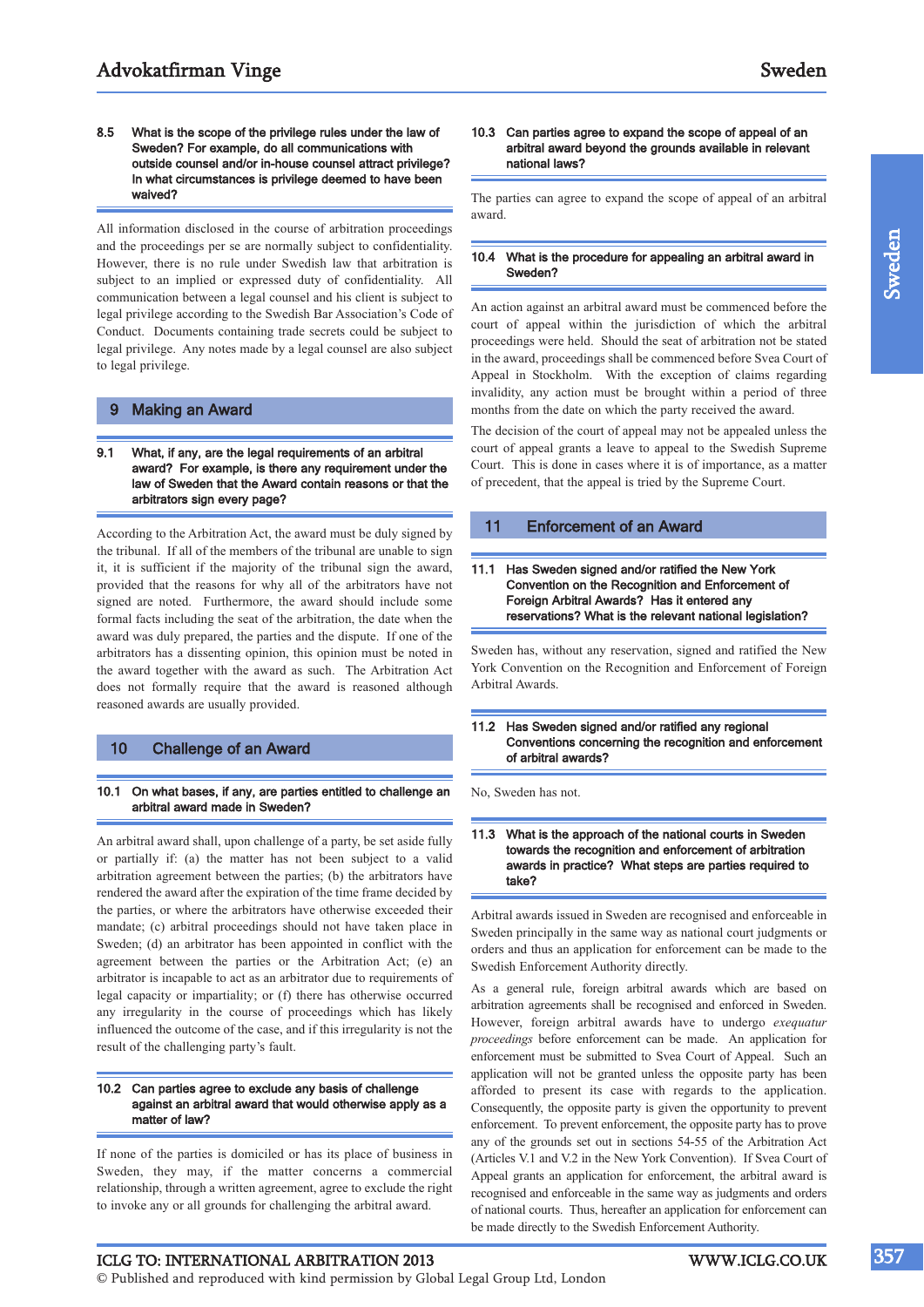11.4 What is the effect of an arbitration award in terms of res judicata in Sweden? Does the fact that certain issues have been finally determined by an arbitral tribunal preclude those issues from being re-heard in a national court and, if so, in what circumstances?

An arbitral award will gain *res judicata* effect as between the parties. Thus, issues that have been finally determined by an arbitral tribunal preclude those issues from being re-heard in national courts or in arbitral proceedings between the same parties.

#### 11.5 What is the standard for refusing enforcement of an arbitral award on the grounds of public policy?

The approach to refusing enforcement on the grounds of public policy under the Arbitration Act is very restrictive. To refuse enforcement on such grounds, the award must be in breach of fundamental principles of Swedish law. The Svea Court of Appeal will consider the public policy ground *ex officio*.

#### 12 Confidentiality

12.1 Are arbitral proceedings sited in Sweden confidential? In what circumstances, if any, are proceedings not protected by confidentiality? What, if any, law governs confidentiality?

Arbitral proceedings sited in Sweden are not automatically deemed as confidential by law, although the parties normally agree on confidentiality.

Regardless of any specific agreement on confidentiality between the parties, the arbitrators have a duty of confidentiality in their capacity as arbitrators.

#### 12.2 Can information disclosed in arbitral proceedings be referred to and/or relied on in subsequent proceedings?

Information disclosed in arbitral proceedings can be referred to and relied upon in subsequent proceedings, such as actions for invalidity or challenge proceedings, actions against the award regarding the payment of compensation to the arbitrators or in any subsequent enforcement procedure.

#### 13 Remedies / Interests / Costs

#### 13.1 Are there limits on the types of remedies (including damages) that are available in arbitration (e.g., punitive damages)?

According to the Arbitration Act, an award is invalid if it conflicts with the fundamental principles of Swedish law (the public policy rule). Awards which decide on pactum turpe claims or awards in which someone is ordered to do something prohibited by law are examples targeted by this rule. It is unclear whether an arbitral award regarding punitive damages would violate this provision.

#### 13.2 What, if any, interest is available, and how is the rate of interest determined?

Interest is available unless otherwise agreed between the parties. Under Swedish law, the Swedish Interest Act grants a party the right to interest in addition to its claim.

#### 13.3 Are parties entitled to recover fees and/or costs and, if so, on what basis? What is the general practice with regard to shifting fees and costs between the parties?

At the request of a party the arbitrators may determine the allocation of costs for the arbitration as between the parties. Apart from the compensation to the arbitrators, these costs may include, *inter alia*, counsel fees, costs for the party's own work and costs relating to evidence. The main principle is that costs follow the event, i.e. the loser pays the winner's fees. Unless a party admits or does not object to the costs claimed by the other party, the arbitrators are required to determine costs subject to a reasonableness assessment.

#### 13.4 Is an award subject to tax? If so, in what circumstances and on what basis?

An award is not subject to tax.

13.5 Are there any restrictions on third parties, including lawyers, funding claims under the law of Sweden? Are contingency fees legal under the law of Sweden? Are there any "professional" funders active in the market, either for litigation or arbitration?

Swedish law does not restrict third party funding. According to the Swedish Bar Association's Code of Conduct, a member of the Bar may not accept contingency fees. This corresponds to the provision in the Code of Conduct that compensation to a lawyer must be reasonable. There are no professional funders active on the Swedish market.

#### 14 Investor State Arbitrations

14.1 Has Sweden signed and ratified the Washington Convention on the Settlement of Investment Disputes Between States and Nationals of Other States (1965) (otherwise known as "ICSID")?

Yes, Sweden signed the ICSID in 1965 and it entered into force in 1967.

#### 14.2 How many Bilateral Investment Treaties (BITs) or other multi-party investment treaties (such as the Energy Charter Treaty) is Sweden party to?

Sweden is currently a party to approximately 65 bilateral investment treaties. Sweden signed the Energy Charter Treaty in 1994 and it entered into force in 1998.

#### 14.3 Does Sweden have any noteworthy language that it uses in its investment treaties (for example in relation to "most favoured nation" or exhaustion of local remedies provisions)? If so, what is the intended significance of that language?

Sweden has formulated its investment treaty model on the basis of the OECD model agreement.

#### WWW.ICLG.CO.UK ICLG TO: INTERNATIONAL ARBITRATION 2013

© Published and reproduced with kind permission by Global Legal Group Ltd, London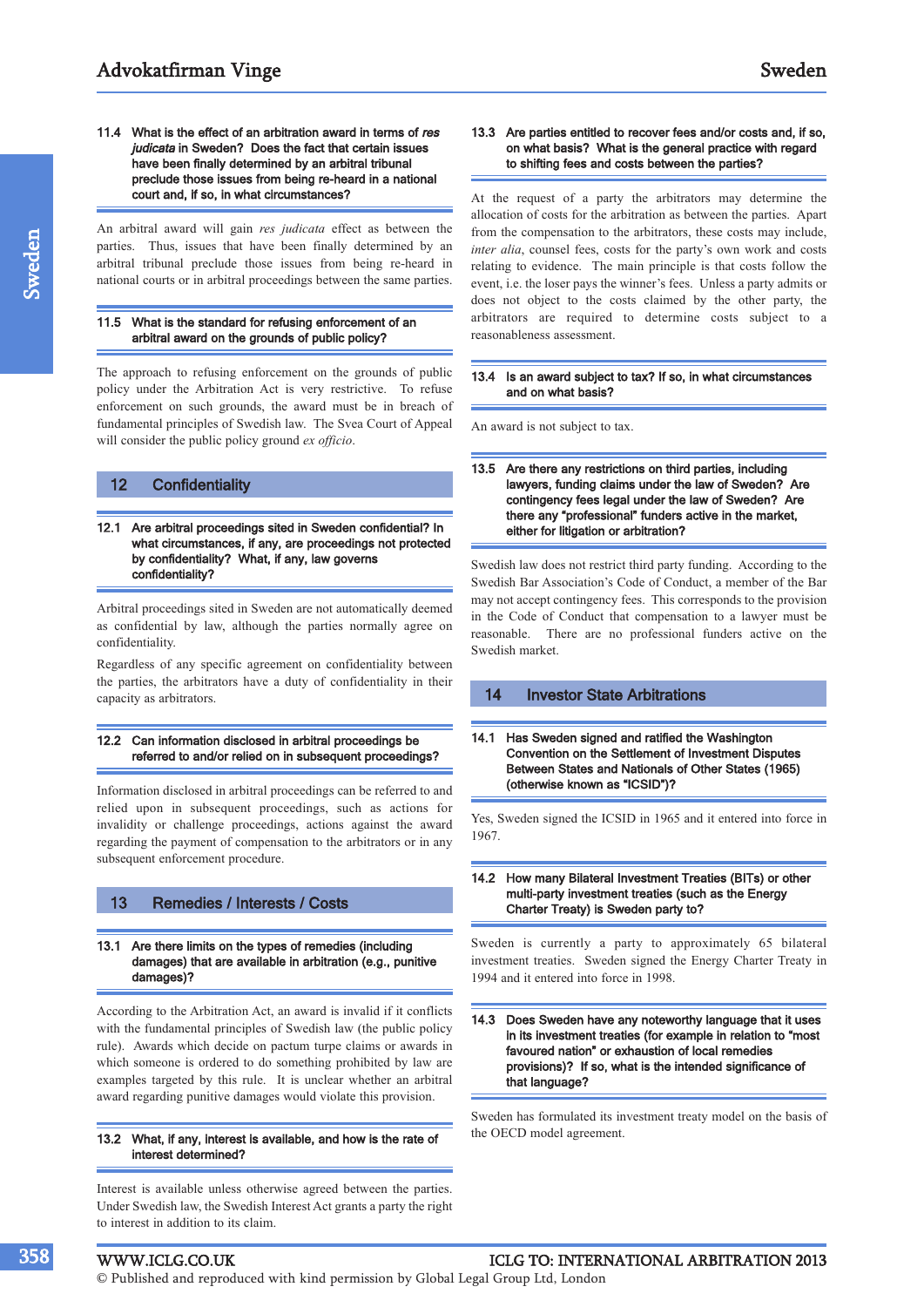#### 14.4 What is the approach of the national courts in Sweden towards the defence of state immunity regarding jurisdiction and execution?

State immunity can be invoked in Swedish courts in disputes involving acts of state but not when a dispute regards measures of a commercial or otherwise private law nature.

#### 15 General

15.1 Are there noteworthy trends in or current issues affecting the use of arbitration in Sweden (such as pending or proposed legislation)? Are there any trends regarding the type of disputes commonly being referred to arbitration?

There are no pending or proposed changes in the legislation that will affect the use of arbitration. Arbitration has traditionally had a strong position as a means of settling disputes in Sweden. Commercial actors are increasingly aware of the advantages of



#### Krister Azelius

Advokatfirman Vinge P.O. Box 1064 SE-251 10 Helsingborg Sweden

Tel: +46 10 614 5500 Fax: +46 10 614 5885 Email: krister.azelius@vinge.se<br>URL: www.vinge.com www.vinge.com

Krister Azelius has been a partner of Vinge since 1996 and heads the firm's litigation and arbitration team in Southern Sweden. His practice is completely specialised within the dispute resolution area. He has extensive experience of international and national arbitration, as well as national litigation. He heads the team in several ongoing arbitral proceedings including a recently commenced MUSD 120 insurance dispute. Furthermore, he has led the firm's team in several widely publicised multi-party cases in the Swedish courts of general jurisdiction including a number of cases on behalf of hundreds of house owners against major building corporations, as well as a dispute involving many wellknown rock bands. Some of these cases are still pending in the courts. He regularly publishes papers on dispute resolution issues in English and Swedish.

arbitration as a dispute resolution mechanism and the Stockholm Chamber of Commerce is a well-established and frequently used institution which is considered to offer an efficient and costeffective procedure. The Stockholm Chamber of Commerce is a leading institution for the resolution of investment treaty arbitration. Ten investment treaty disputes were brought before the Stockholm Chamber of Commerce during 2012 (*cf*. 4 disputes during 2011) which is the highest number ever in one year.

#### 15.2 What, if any, recent steps have institutions in Sweden taken to address current issues in arbitration (such as time and costs)?

The current version of the Arbitration Rules of the Stockholm Chamber of Commerce entered into force on 1 January 2010 introducing an emergency arbitrator procedure. As mentioned under question 15.1 above, the Stockholm Chamber of Commerce is considered to offer an efficient and cost-effective procedure.



#### Lina Bergqvist

Advokatfirman Vinge P.O. Box 1064 SE-251 10 Helsingborg Sweden

Tel: +46 10 614 5500 Fax: +46 10 614 5885 Email: lina.bergqvist@vinge.se<br>URL: www.vinge.com www.vinge.com

Lina Bergqvist is an associate at Vinge who specialises in the field of dispute resolution. She has an LL.M. from the University of Lund (2002) and joined the firm eight years ago after service as a law clerk in a district court. She acts as counsel in litigation, national and international arbitration proceedings and is one of the key members of Vinge's team in an ongoing arbitral proceeding concerning a MUSD 120 insurance dispute.

VINGE

#### Vinge – a market leader in the Nordic region

Vinge is one of Sweden's leading independent business law firms with approximately 500 employees. Vinge provides specialist advice to clients in all areas of business law which is a precondition for the firm to maintain its reputation as the most successful M&A firm in Sweden. Many of our assignments have an international element and we have an extensive contact network of firms worldwide.

Vinge is a member of Lex Mundi, an international association of independent law firms. In addition, we have an extensive global network of business contacts which we have established throughout the years and which is available to our clients.

Vinge has offices in Stockholm, Gothenburg, Malmö and Helsingborg as well as Brussels, Hong Kong and Shanghai. In addition, the firm has Chinese, French, German and Eastern European desks with specialists advising on legal, linguistic and cultural issues relating to the territory in question.

ICLG TO: INTERNATIONAL ARBITRATION 2013 WWW.ICLG.CO.UK